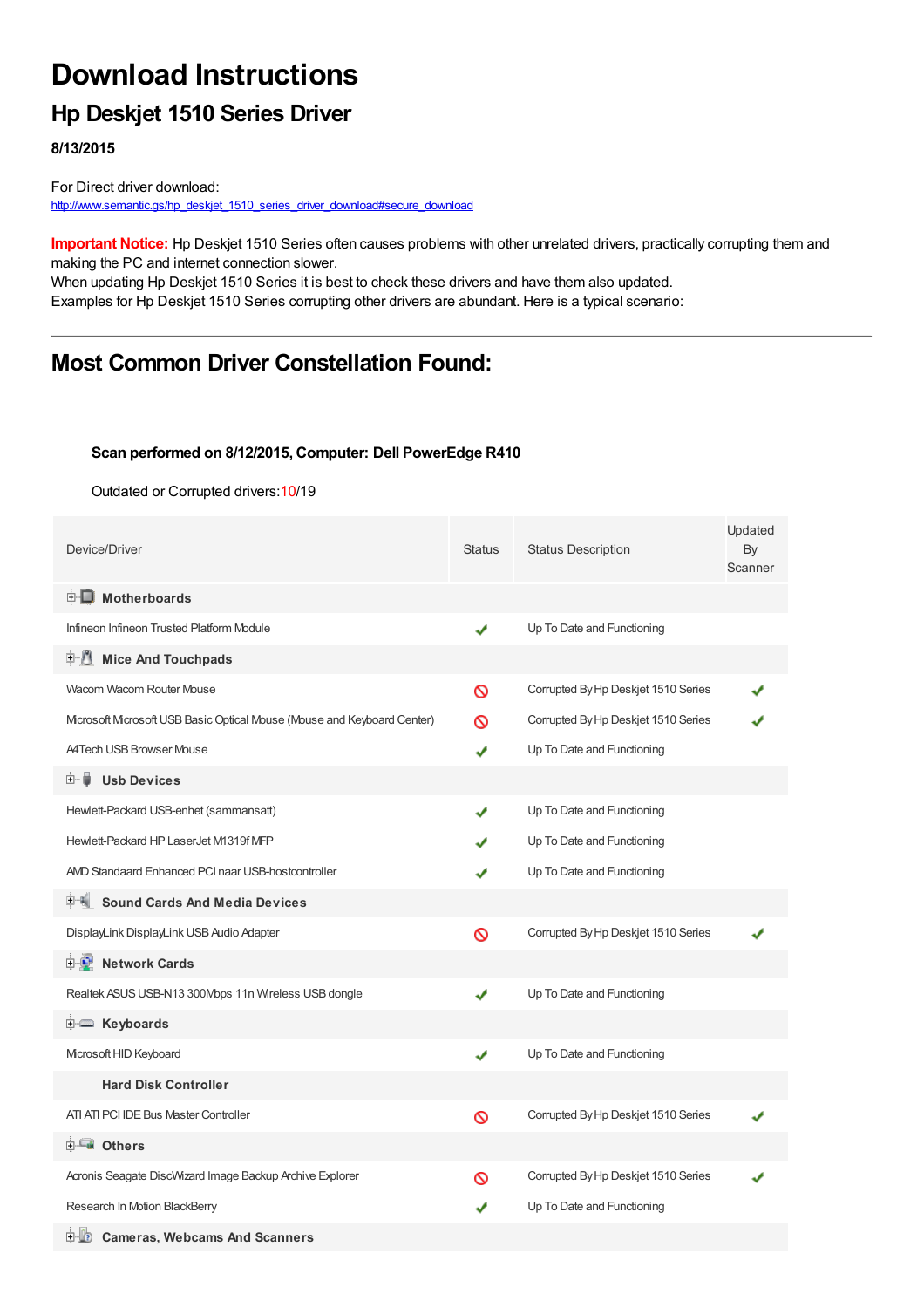| Canon CanoScan 3200/3200F                                          |               | Outdated                            |  |
|--------------------------------------------------------------------|---------------|-------------------------------------|--|
| <b>Dideo Cards</b>                                                 |               |                                     |  |
| Intel Video Controller                                             | $\mathcal{L}$ | Up To Date and Functioning          |  |
| <b>E</b> Input Devices                                             |               |                                     |  |
| KME USB-HID (Human Interface Device)                               | ര             | Corrupted By Hp Deskjet 1510 Series |  |
| <b>E-</b> Port Devices                                             |               |                                     |  |
| Huawei Vodafone Mobile Broadband Diagnostics Port (Huawei) (COM23) |               | Outdated                            |  |
| <b>E</b> Monitors                                                  |               |                                     |  |
| Sony Digital Flat Panel (1024x768)                                 |               | Outdated                            |  |
| 中国 Mobile Phones And Portable Devices                              |               |                                     |  |
| <b>Acer NOKIA</b>                                                  | ര             | Corrupted By Hp Deskjet 1510 Series |  |

## **Hp Deskjet 1510 Series Driver Models:**

| <b>Driver Model</b>                            | <b>Original</b><br><b>Upload Date</b> | Last<br><b>Modification</b> | <b>Driver File</b>                         | File<br><b>Size</b> | <b>Most Compatible</b><br><b>Computer Model</b> | <b>Availabilty To</b><br>Scanner |
|------------------------------------------------|---------------------------------------|-----------------------------|--------------------------------------------|---------------------|-------------------------------------------------|----------------------------------|
| <b>Hp Deskjet 1510 Series</b><br>Z1.12238      | 11/22/2014                            | 8/3/2015                    | hp_deskjet_1510_series-<br>z1.12238.exe    |                     | 187kb HPPX568AA-ABY t3040.dk,                   | J                                |
| <b>Hp Deskjet 1510 Series</b><br><b>B74070</b> | 10/16/2014                            | 8/5/2015                    | hp deskjet 1510 series-<br>b74070.exe      | 94kb                | Toshiba Dynabook R731/36EBK,                    | ✔                                |
| <b>Hp Deskjet 1510 Series</b><br>2024          | 12/10/2014                            | 8/2/2015                    | hp deskjet 1510 series-<br>2024.exe        | 32kb                | HPA1412n-aba a1000,                             |                                  |
| <b>Hp Deskjet 1510 Series</b><br>Y31.12.182    | 1/25/2015                             | 8/4/2015                    | hp_deskjet_1510_series-<br>y31.12.182.exe  | 88kb                | Sony VPCEH18FK,                                 | J                                |
| <b>Hp Deskjet 1510 Series</b><br>80846         | 10/8/2014                             | 8/7/2015                    | hp deskjet 1510 series-<br>80846.exe       |                     | 104kb Toshiba SATELLITE C870D-116,              | ✔                                |
| <b>Hp Deskjet 1510 Series</b><br>22393         | 7/30/2014                             | 8/6/2015                    | hp_deskjet_1510_series-<br>22393.exe       |                     | 187kb Lenovo 3000 J100 Desktop,                 | ✔                                |
| <b>Hp Deskjet 1510 Series</b><br>2.10702.1     | 8/13/2014                             | 8/5/2015                    | hp_deskjet_1510_series-<br>2.10702.1.exe   | 59kb                | <b>HP P7478A-ABA 761N,</b>                      | ✔                                |
| <b>Hp Deskjet 1510 Series</b><br>83272         | 12/18/2014                            | 8/5/2015                    | hp deskjet 1510 series-<br>83272.exe       | 83kb                | Acer TravelMate 8531,                           |                                  |
| <b>Hp Deskjet 1510 Series</b><br>W702.143      | 11/28/2014                            | 8/5/2015                    | hp deskjet 1510 series-<br>w702.143.exe    | 57kb                | BenQ Joybook T31,                               |                                  |
| <b>Hp Deskjet 1510 Series</b><br>41.1262       | 10/29/2014                            | 8/5/2015                    | hp_deskjet_1510_series-<br>41.1262.exe     |                     | 172kb Medion P7610,                             |                                  |
| <b>Hp Deskjet 1510 Series</b><br>Z83232        | 8/17/2014                             | 8/6/2015                    | hp_deskjet_1510_series-<br>z83232.exe      |                     | 119kb LGA510-U.AESGE2,                          |                                  |
| <b>Hp Deskjet 1510 Series</b><br>41.171.19     | 8/12/2014                             | 8/8/2015                    | hp_deskjet_1510_series-<br>41.171.19.exe   | 83kb                | EMachines EMachines G420,                       |                                  |
| <b>Hp Deskjet 1510 Series</b><br>31.12.11.19   | 11/21/2014                            | 8/7/2015                    | hp deskjet 1510 series-<br>31.12.11.19.exe | 56kb                | Lenovo ThinkPad W510,                           | ✔                                |
| <b>Hp Deskjet 1510 Series</b><br>43737         | 12/10/2014                            | 7/31/2015                   | hp deskjet 1510 series-<br>43737.exe       |                     | 161kb Sony VPCCW25FL,                           | ✔                                |
| <b>Hp Deskjet 1510 Series</b><br>22064         | 10/7/2014                             | 8/4/2015                    | hp_deskjet_1510_series-<br>22064.exe       | 62kb                | Intel SE7505VB2,                                | ✔                                |
| <b>Hp Deskjet 1510 Series</b><br>62807         | 11/25/2014                            | 8/6/2015                    | hp deskjet 1510 series-<br>62807.exe       |                     | 116kb HPEJ254AA-ABF w 5269.f,                   | ✔                                |
| <b>Hp Deskjet 1510 Series</b><br>40262.1       | 1/31/2015                             | 8/3/2015                    | hp deskjet 1510 series-<br>40262.1.exe     |                     | 187kb Pinnacle C5108,                           | ✔                                |
| <b>Hp Deskjet 1510 Series</b><br>33292.1       | 9/30/2014                             | 8/3/2015                    | hp_deskjet_1510_series-<br>33292.1.exe     |                     | 149kb HP FK908AA-ABG a6640a,                    | ✔                                |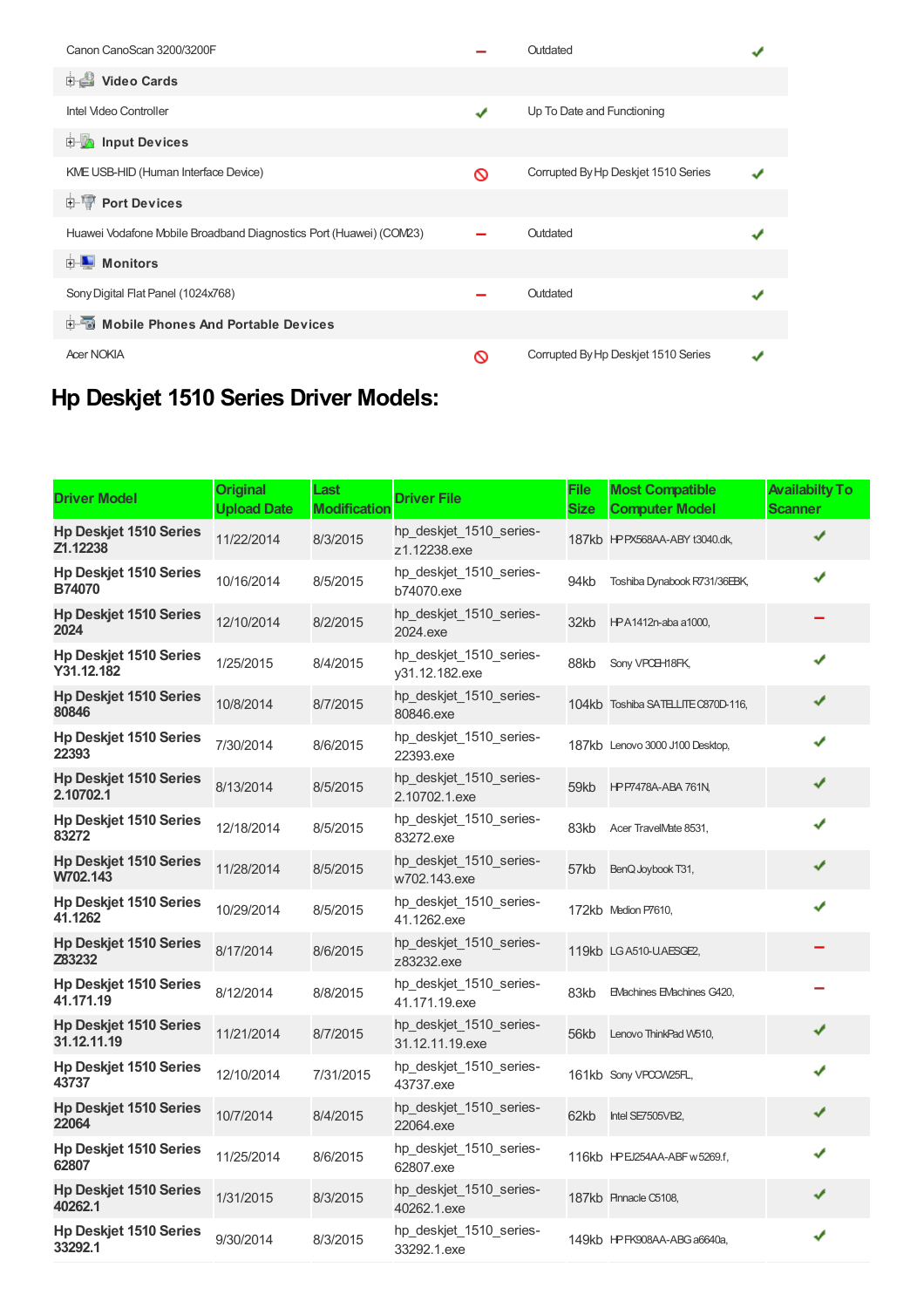| <b>Hp Deskjet 1510 Series</b><br>81.1006     | 12/19/2014 | 8/4/2015 | cbovjiz-81.1006.exe                        |      | 193kb Packard Bell TK36,          | ✔ |
|----------------------------------------------|------------|----------|--------------------------------------------|------|-----------------------------------|---|
| <b>Hp Deskjet 1510 Series</b><br>2.1341.12   | 11/16/2014 | 8/5/2015 | hp_deskjet_1510_series-<br>2.1341.12.exe   |      | 121kb Lenovo ThinkCentre M57p,    | ✔ |
| <b>Hp Deskjet 1510 Series</b><br>1.12807     | 7/29/2014  | 8/6/2015 | hp_deskjet_1510_series-<br>1.12807.exe     |      | 139kb HPP6-2485eo,                | ✔ |
| <b>Hp Deskjet 1510 Series</b><br>3292.10     | 8/29/2014  | 8/7/2015 | hp_deskjet_1510_series-<br>3292.10.exe     | 57kb | HPDX2400,                         | ✔ |
| <b>Hp Deskjet 1510 Series</b><br>83877       | 7/22/2014  | 8/8/2015 | hp_deskjet_1510_series-<br>83877.exe       |      | 216kb HPKP332AA-UUW a6441.sc,     | ✔ |
| <b>Hp Deskjet 1510 Series</b><br>2.11.171.12 | 1/13/2015  | 8/7/2015 | $-2.11.171.12$ .exe                        |      | 219kb HP Presario 2200,           | ✔ |
| <b>Hp Deskjet 1510 Series</b><br>1.13268     | 9/22/2014  | 8/6/2015 | hp_deskjet_1510_series-<br>1.13268.exe     |      | 207kb Sony POG-K14,               | ✔ |
| <b>Hp Deskjet 1510 Series</b><br>N21.12.11.1 | 12/30/2014 | 8/5/2015 | hp deskjet 1510 series-<br>n21.12.11.1.exe |      | 159kb Toshiba Satellite O660-2KF, | ✔ |
| <b>Hp Deskjet 1510 Series</b><br>81.1243     | 10/3/2014  | 8/8/2015 | hp deskjet 1510 series-<br>81.1243.exe     |      | 188kb LGLW65-K5JY,                | ✔ |
| <b>Hp Deskjet 1510 Series</b><br>K431.140    | 8/11/2014  | 8/6/2015 | hp_deskjet_1510_series-<br>k431.140.exe    |      | 192kb HPHPTouchsmart 300-1120,    | ✔ |
| <b>Hp Deskjet 1510 Series</b><br>731.198     | 10/16/2014 | 8/3/2015 | hp_deskjet_1510_series-<br>731.198.exe     |      | 140kb DIEBOLD Sierra,             | ✔ |
| <b>Hp Deskjet 1510 Series</b><br>62777       | 8/28/2014  | 8/2/2015 | vltmgxgb-62777.exe                         |      | 103kb HPFK785AAR-ABA s3620f,      | ✔ |
| <b>Hp Deskjet 1510 Series</b><br>V70004      | 11/14/2014 | 8/2/2015 | hp_deskjet_1510_series-<br>v70004.exe      | 82kb | <b>HPHPnx9000,</b>                | ✔ |
| <b>Hp Deskjet 1510 Series</b><br>1.122.139   | 8/13/2014  | 8/6/2015 | hp deskjet 1510 series-<br>1.122.139.exe   |      | 192kb HP 200-5410es,              |   |

### **Typical Driver constellation for scanned computers:**

#### **Data derived from 975 scans made on these 634 computers from 1/16/2015 to 7/31/2015:**

MSI U4-7302, Sony VGN-NS255J, Fujitsu M6VCG, Sony SVE14A2V2ES, IBM2724JU1, HP Pavilion zd7000, Toshiba SATELLITE C870-1HG, Fujitsu FMMFD85D, Fujitsu FMVXD0AH2Z,HPHPCompaq dx6120 MT, PanasonicCF-T5MWJTFBF, Packard Bell EasyNote\_BG48-U-332CH, Toshiba SATELLITEC855-12Z, Packard Bell IPower X1001, Viglen VIG430P, Sharp PC-MMSeries, SonyVPCCA2Z0E, Packard Bell IMEDIAMC5303, IBMEserver xSeries 346 -[8840ECY,HPP9921A-ABA743c, ICP/ IEi KINO-690AM2, HP FL379AA-UUZ m9480ch, Panasonic CF-19TH187QW, Sony VPCJ126FJ, Lenovo 6457WKW, LG LW65-K5JY, IBM IBM System x3400 M3 Server -[7379K3G, ASUS1008HA,HPFL402AA-ABZs3630it,HPHPEliteBook 8530w, Toshiba Dynabook T552/58HRJ, SonyVGN-SZ3HRP\_B, SonyVPCCW23FD,HP KJ357AA-B14 a6310.be, SonyVGN-NS38E\_S, Toshiba SA110-160, ToshibaGlacier10F, Medion S2211, SonyVGN-NS120AH, ECS331, MCJ P55-SD,HPHPCompaq dc7100 CMT, PDS Vector CQ, Fujitsu FMLX50LX, PCWARE IPMQ45, IBM81838HJ, Toshiba Satellite C850-F0202, LGS535-PE5WK, HP KT334AAR-ABA m8530f, Pinnacle C5108, ASUSU24E, Toshiba Dynabook SSRX1/T9A, PanasonicCF-W8GWEZFN2,HPP6725de, Fujitsu FMVF705BDR, ARLTComputer Produkte Mr.Gamer 7-11 R2, Toshiba SATELLITEC855-18G, LGB15MS.ASQNBDE,HPDW225A-ABEt475.es, IBM8187RGH, ECSZ77H2-A2XDeluxe, LGR510-L.C2O1Z, SonyVGN-P92KS, LGR490-K.ARA2BA3, IBM2647LG7, HPHP Pavilion dv5000, Sony VGN-TT46MG\_B, IBMIBMeServer 206m -[848510U, Sony VGN-SZ71XN\_C, Sony VGN-TZ15AN, IBMSystem x3200 M3 -[7328AC1,GatewayM-152S, SonyVGN-SZ13GP\_B, Lenovo 2718WLZ, Lenovo 9482W86, ByteSpeed BYTESPED,HPPresario R4000, Toshiba SATELLITE C55-A-1CR, HP DT280A-ABU t480.uk, Lenovo ThinkPad SL410, Compal DL7x, Compaq GU587AA-ABH SR5235NL, Sony VPCEB36FG, LG R590-XR7WK, SonyVPCEA23EN,HPPX643AA-ABZm7091.it, SonyVPCCW25FL, IBM4838137,HPKX621AA-ABTa6553.is,GatewayDX442S, SonyVPCF13DGX, LGR580- G.BP21P1, HP NC829AAR-ABA a6857c, Toshiba Dynabook REGZAPC D732/T7FW, Sony VGN-TZ15AN, Epson Endeavor NT350, Lenovo ThinkStation E31, Seneca Pro329919, IBM2530A56, MDGComputers Prism Vx7500VTi, HP P7-1102, Fujitsu FMMLRB50P, ASUS BP5275, Fujitsu FMMNA1C3C, Fujitsu FMMNFA55K, HP HP Elite 7000 Microtowe,HPEC581AA-B1Ud4176.se, LGP100-S.AB09E,HPHPCompaq 6510b, Lenovo ThinkPad X61 Tablet, PanasonicCF-18KDHNBVA,HPCQ3375L, WIPROWSG37455V-0008,HPHPCompaq nx9420, IBM2389QU2, IBM818373G,HPPavilion dv8000, SonyVGN-A39GP, Zoostorm 7876-0310B, SAMSUN 305U1A/305U1A,HPHPCompaq 2510p,NECPC-MK34HEZEH,HP110-009el, Packard Bell NC-ENLE11BZ-4508G1TMNKS,Gigabyte M1022, LGR490-KR8WK, Panasonic CF-19KHRC62M, HP ED713AA-ABF w5155.f, Sony VGN-SZ77TN C, WIPRO WSG68B55W7-0009, IBM8172QGW, NEC Express5800/54We [N8000-246, HP WK677AA-ABDp6315de, Lenovo ThinkPad T530i, LanixLANIXTITANHX4140,HPEZ009AA-AB3 a1575l, SonyVGC-JS52JB\_S, Acer ATC-603,HPHPPavilion tx1000 Notebook PC, Acer Aspire 1520, Toshiba NB100/HF, IBM Razo, Sony VGN-FW190CU, Seneca Pro52700, HP Compaq Presario A900 KU048EA#ABENotebook PC Toshiba PSK1SE-005002GR,HPP7541A-ABG711a,HPFJ440AA-UUWs3542.sc, Packard Bell IMEDIAMC8830, PanasonicCF-18KHHEBLL,GatewayP-171XFX,HP HPPavilion dv9700, LGLM60-15166L,HPKT536AA-ABJ IQ507jp, LanixLANIXTITAN3050 VER3, Toshiba SATELLITEL875-12M, SonyVGN-SZ390P,HPPavilion dv8000, NEC PC-MY26XRZJTSBJ, Panasonic CF-53AAC01FE, QUANMAXWB1, Panasonic CF-S9KYFFDR, Lenovo 7663V2L, HP NC047AA-ABU s3714uk, Sony SVE1412ECXP, Toshiba Dynabook T554/45KR, NEC PC-LL750FS1SR, HP CQ2803EDm, HP KJ325AA-ABG a6440a, Toshiba Dynabook T350/34BBM, Sony VPCW210AB, ASUSB400AV, IBM2668G7U,HPKJ439AA-AB2 g3328cx, Fujitsu PRIMERGYTX100 S2, Lenovo ThinkPad W530, IBM1872W5A, SonyVPCF135FG, Compaq VT606AA-AKL CQ3275L, HP PS233AA-ABF m1255.f, Gigabyte M1022E, HP 500-018es, Dell PowerVault NX3200, HP KC707AA-ABE m9079.es, HP EP127AA-ABDa123l, Lenovo 7665VEH, SonyVGN-CR313H\_B, SonyVGN-AW120D, Toshiba SATELLITEPROC50-A-1HZ,NEC MS-7168,GatewayMC7803U,HPGQ498AAR-ABA m9047c, Fujitsu FMD7BF010, PCCHIPS M770LMRT, HP PS226AA-ABEt840.es, NEC PC-VL150GS, Toshiba Satellite C660-M21U, Sony VGX-TP1V, LGRD560-C.ADB1F4,HPS5-1021p, PanasonicCF-72TCJWZPM, SonyVGC-JS410F, Fujitsu D3061-A1,NECPC-LL708WJ01B, Toshiba Dynabook T350/56AB, MCJ P67A-SD40, HPHPTouchsmart 300-1120, Lenovo ThinkPad W530, Seneca Pro334980, Fujitsu N6220, SonyVGN-FW17GU\_H, Acer TM6495T, Shuttle Shuttle System, FICLM10W, HP810-190jp, HPS5-1217, Zoostorm 7876-0310B, Gateway S-7220M, Sony VGN-TZ32VN\_X, Transource Computer Systems, HPFK522AAR-ABA a6544f, Sony VGN-NS25G S, Sony VPCF1390S, HP PY056AA-ABF w5077.f, HP KQ265AA-AB4 s3385d, HP Pavilion ze2000, Packard Bell IXtreme X9240, Toshiba Satellite C850-B843, Lenovo ThinkCentre A57, Infoquest QuestPC, HP P6646at, IBYTE Udp gn naxos-i1l, HP KJ439AA-AB2 g3328cx, Gigabyte EQ45M-S2, Sony VGN-NS220TH, Gigabyte GA-6FASV1,HPHPENVY13 Notebook PC, IBM2724NM0, Lenovo ThinkCentre M92p, IBM187134M,HPHPEliteBook 2730p, SamsungQ320/P320, PASCAL PT880PRO-PS,NECPC-VJ22MAUZHTTV,NECPC-MY18XEZ78, SonyVGN-NS240D, PanasonicCF-53AAC01FT, SonyVGN-P92KS,NECPC-LL770HG, SonyVPCEA1S1R, Lenovo H520, Sony VGN-FW54E, NEC PC-MK33LBZCE, Sony VGN-AW120D, HP PL499AA-UUZt760.ch, Clevo P15xEMx, NEC RND51078695, Lenovo Lenovo IdeaPad Y485, Sony VGN-FE570G, Packard Bell ISTART 8401, IBM622142A, HP HP 2000-150CA Notebook PC, Fujitsu FMVU90LB, NEC VERSAL2100 RND41065495, Toshiba Satellite A100-999, IBM23728EG, HP VN294AA-UUZ p6210ch, Sony VGN-CR21E\_W, Gericom Phantom, IBMIBMSystem x3350-[4193E5G, MSI AS-B05011, NEC PC-GV286VZAU, BOXX3DBOXXW8920, Sony VGN-NS52JB\_P, HP RQ480AA-ABZ m7670.it, Fujitsu FMLX60W, Lenovo 7358W17, Packard Bell EasyNote TK36, Fujitsu PRIMERGY RX200 S6, Sony VGC-LT91S, Packard Bell IXtreme J8038, Fujitsu FMALRD7N24, HP P6570jp, Sony VGN-FW148J, Sony SVF15215SNB, NEC PC-VT5500D, MouseComputer Z68A-SD60, Intel S3420GPC, Packard Bell IXTREME6238, Lenovo ThinkPad Edge E430, LGV960-UH50K, Packard Bell ENLS44HR, IBMIBMeServer